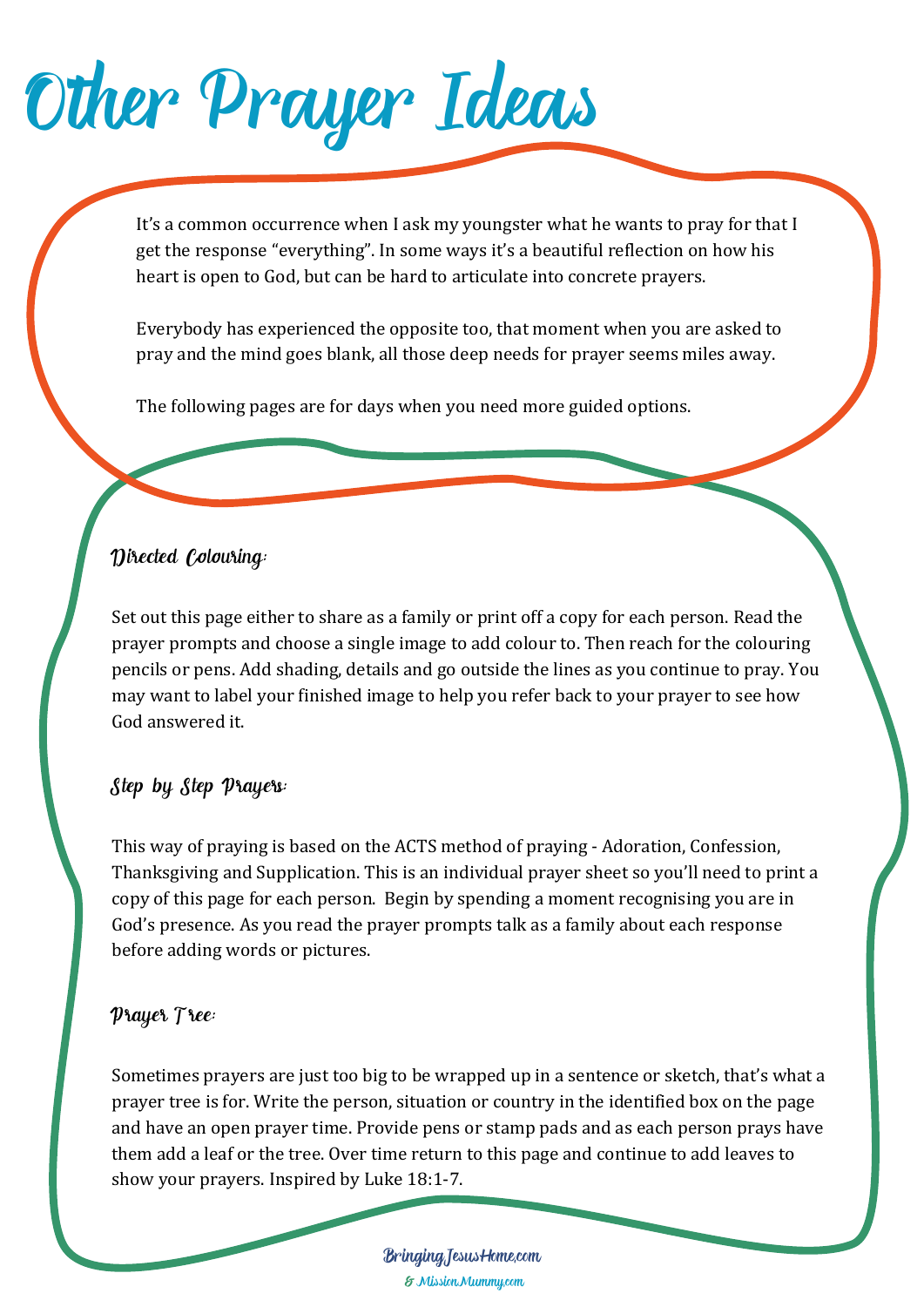O Lord hear... Our pra Rejoice always, pray without ceasing, give thanks in all circumstances; for this is the will of God in Christ Jesus for you. 1 Thessalonians 5:16-18 Directed Colouring... BringingJesusHome.com & MissionMummy.com As you colour this boy think of someone who you would like God to comfort. As you colour this hand bring to mind situation where you would like God's presence to be known As you colour this girl thank God for the people who guide us to know him As you colour the globe ask God to step into the bigger problems the world faces right now As you colour this key ask God for wisdom in the decisions you make Choose 1 picture and pray as you add colour.  $y$ es  $\bigvee$  waiting not in<br>God's<br>plan Answered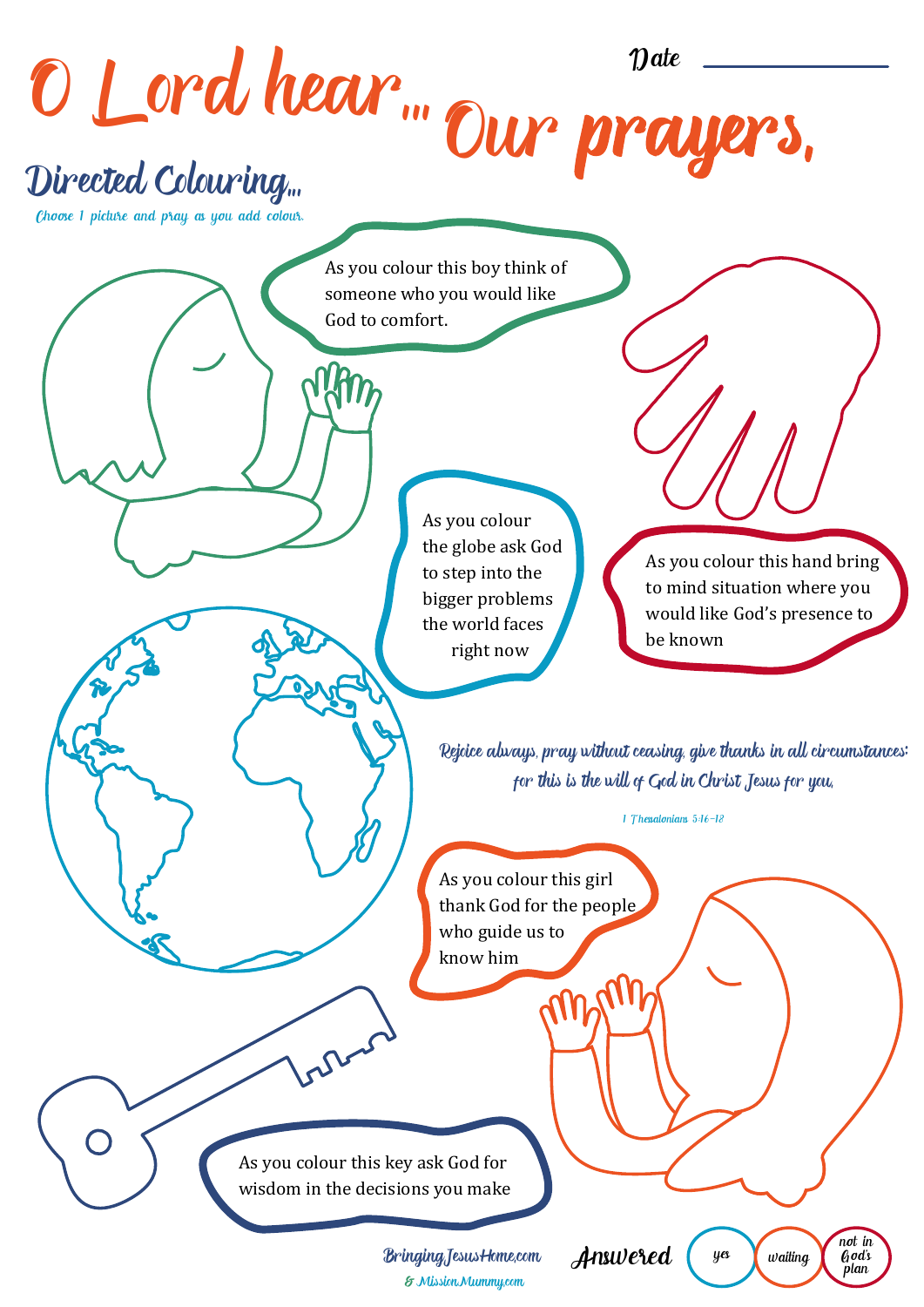